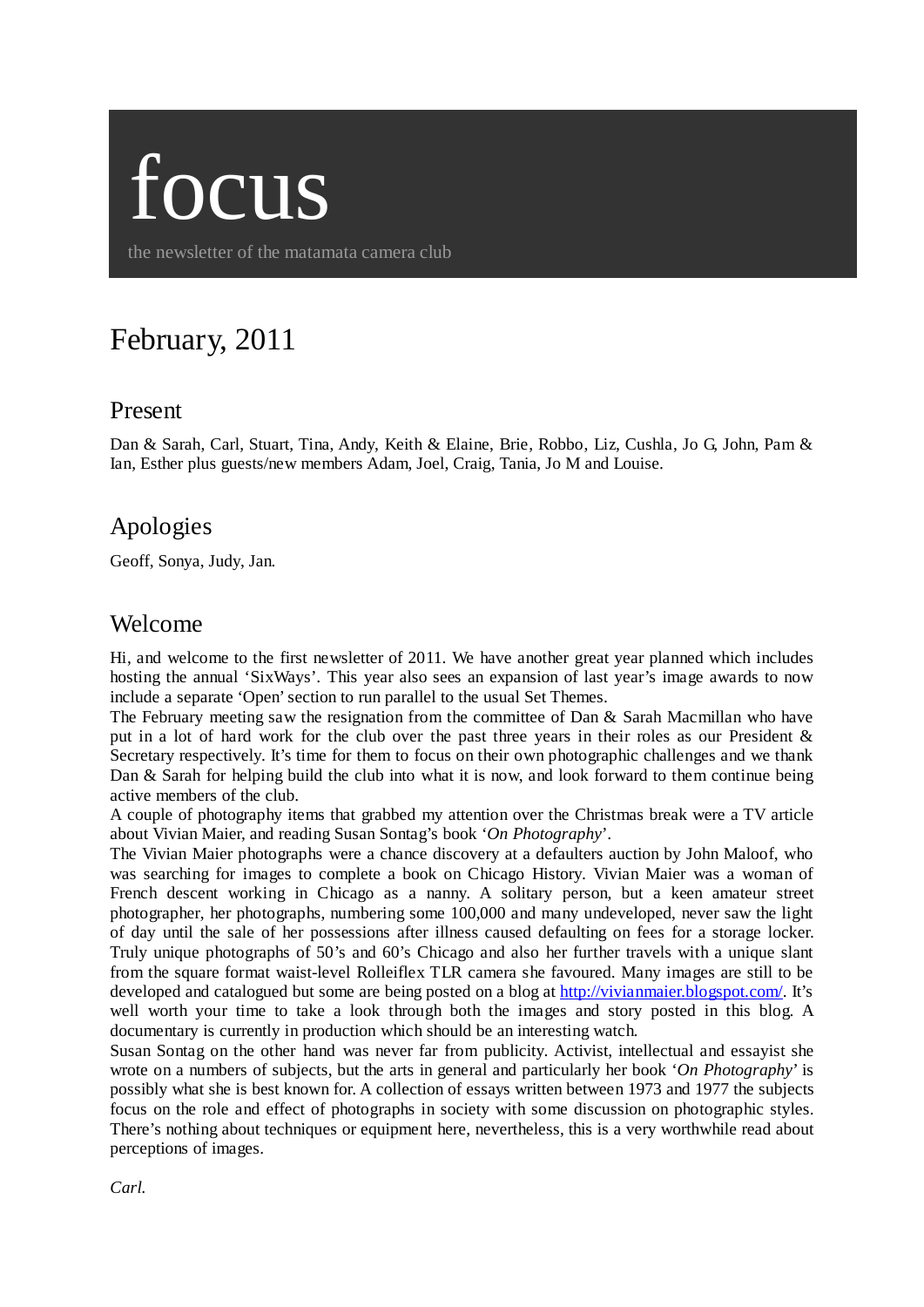# From the President's Desk

I would like to welcome you all to the 2011 Camera Club Year, particularly our new members.

I trust everyone had a productive break, took lots of photos, and you are all out shooting for the upcoming themes.

The last committee has certainly gone to a lot of effort coming up with themes that are going to make us think and test our skills. Throughout the year we will hold some workshops on ways to achieve these.

There is a very diverse range of members in this club with a wide range of camera skills. The points competition was started last year, not to see who is the best photographer, but to challenge everyone and encourage them to enter photos, and of course to have fun.

For me the most important thing is to learn to be a better photographer and enjoy it. We are extremely fortunate to have some very experienced members who are only to willing to share their knowledge, I know this because I have learnt heaps from other members… Thank you Dan, Carl, Geoff and whoever else I have gained knowledge from, be it intentionally or unwittingly!

Skills come form all sorts of places, magazines, books, etc which we have a few of, please feel free to borrow any, just fill out the form. Most of my learning has come from just listening to other members. Happy shooting everyone….

Don't forget next month's theme is "Simply Red"

The themes are basically out of camera with only minimal computer manipulation. e.g. Cropping, straightening, lightening, darkening, colour balance etc.

Also don't forget the open digital, this can be any subject, and any amount of computer manipulation.

This is also the first month for the open print. Must be mounted, see the theme programme or the website for information on how to mount your prints.

Don't forget all photos and any computer work must be your own work.

Until next meeting I'll see you round like a film roll.

*Keith.* 

# 2011 Committee

We'd like to welcome the new and returning committee members;

| President:        | Keith Melville     |
|-------------------|--------------------|
| Secretary:        | Elaine Corin       |
| Treasurer:        | <b>Brie Martin</b> |
| Editor/Website:   | Carl Proffit       |
| Judging Convener: | Geoff Brokenshire  |
| Committee:        | Adam Purdie        |
| Committee:        | Esther Bell        |
| Committee:        | Jo Good            |
| Committee:        | Jo Marshal         |

#### 2011 Fees

Fees for 2011 are now due. \$35.00 for individual member or \$50.00 for couples. We prefer you pay by internet banking, but cash on the next club night is also accepted.

| Account:   | Kiwibank | Matamata Camera Club |         | 38 9010 0534664 00 |
|------------|----------|----------------------|---------|--------------------|
| Reference: | MCC Subs | <b>First Name</b>    | Surname |                    |

Remember only paid members are eligible to earn points from the monthly image critiques.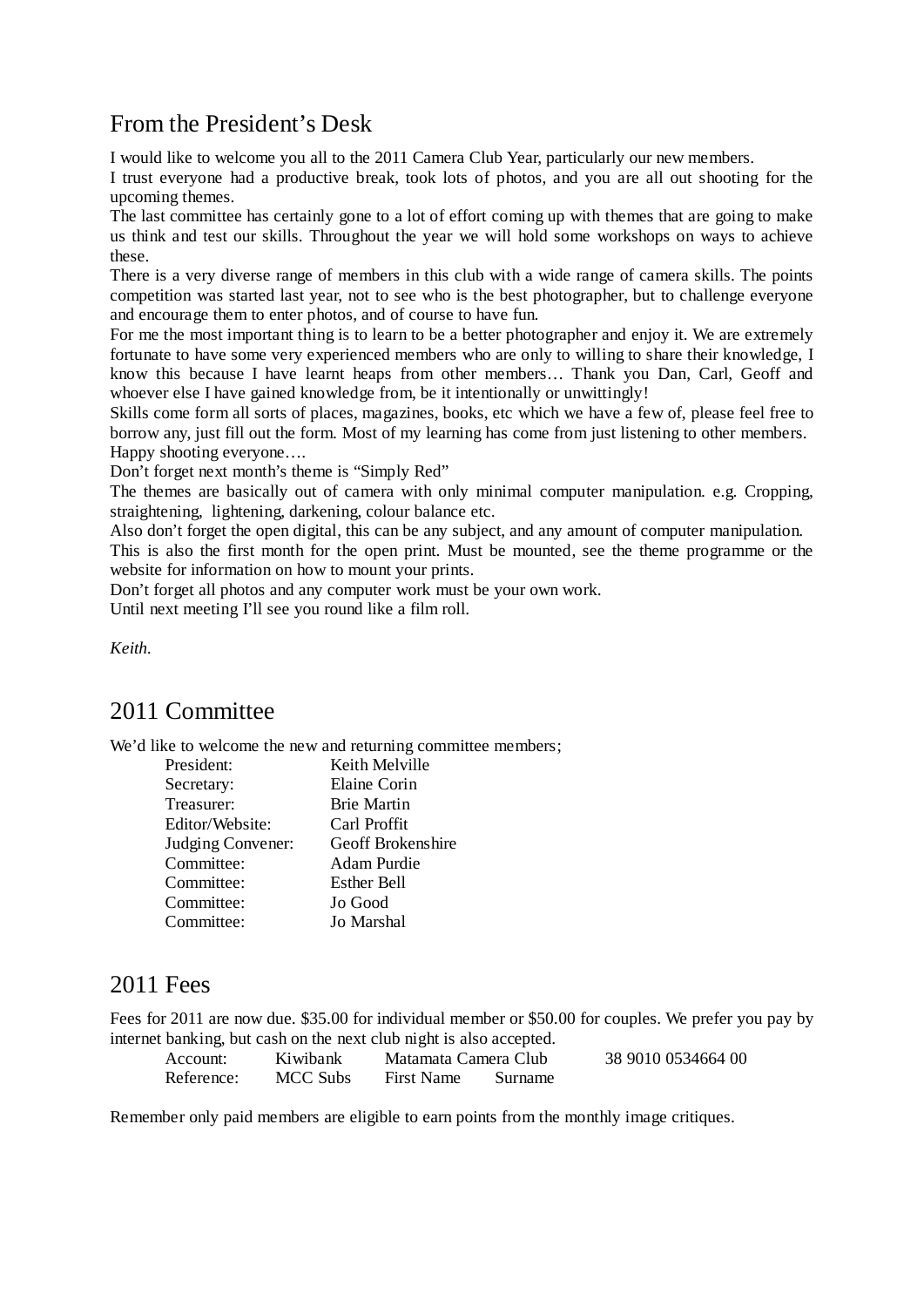# Correspondence

PSNZ Camera Talk newsletter

### **Website**

The club website [www.matamatacameraclub.org](http://www.matamatacameraclub.org/) will continue to have newsletters, club info and critique results posted regularly throughout the year. Any members that wish to display a small personal gallery on the club website please send up to 6 photos to the editor's email at [carl@movingstill.net.nz.](mailto:carl@movingstill.net.nz)

Also, if you have a website, either personal or professional, send your details to the editor and we'll get it on our Links page. Some free promotion for our club members  $\odot$ .

# SixWays

The 2011 SixWays interclub competition is being hosted by us in July. For our own entries we will need to have our images submitted to the Convener Of Judging, Geoff, by the April meeting so we can make the final selections. We want the two very best images from each member to be considered for the SixWays.

Images can be sent in digitally to [photos@matamatacameraclub.org](mailto:photos@matamatacameraclub.org) with *'SixWays'* in the subject line of your email, or bring prints along to the meeting. More will be discussed next meeting.

## Club Events

Field Trips:

No planned trips this month

#### Shooting Ideas

| 19 February | Chinese Lantern Festival, Garden Place, Hamilton. |
|-------------|---------------------------------------------------|
| 19 February | Waikato Rodeo. Kihikihi Domain, 8.30 a.m.         |
|             | Adults \$15, Children 5-12 \$5, Under-5 free.     |
| 20 February | Motorcycle Street Racing, Paeroa.                 |
| 26 February | Matamata Breeders Stakes, Matamata Racecourse.    |
| 25 April    | <b>ANZAC Day Dawn Service.</b>                    |
|             |                                                   |

We'd like to encourage all our club members to make suggestions for, or to organise themselves, field trips for the club. Everyone hears of interesting events, or knows of unique places to visit – a group outing is not only enjoyable, it offers a learning experience to be shared amongst those present.

# Around The Web

Learn the Basics of Photoshop in Under 25 Minutes (Video) From the Lifehacker website: <http://lifehacker.com/#!5753459/learn-the-basics-of-photoshop-in-under-25-minutes> Colors In Photography — How To Get Great Colors In-Camera <http://www.advancedphotography.net/colors-photography-great-colors-incamera/> Vivian Maier [http://vivianmaier.blogspot.com](http://vivianmaier.blogspot.com/)  [http://www.chicagomag.com/Chicago-Magazine/January-2011/Vivian-Maier-Street-](http://www.chicagomag.com/Chicago-Magazine/January-2011/Vivian-Maier-Street-Photographer/)

[Photographer/](http://www.chicagomag.com/Chicago-Magazine/January-2011/Vivian-Maier-Street-Photographer/)